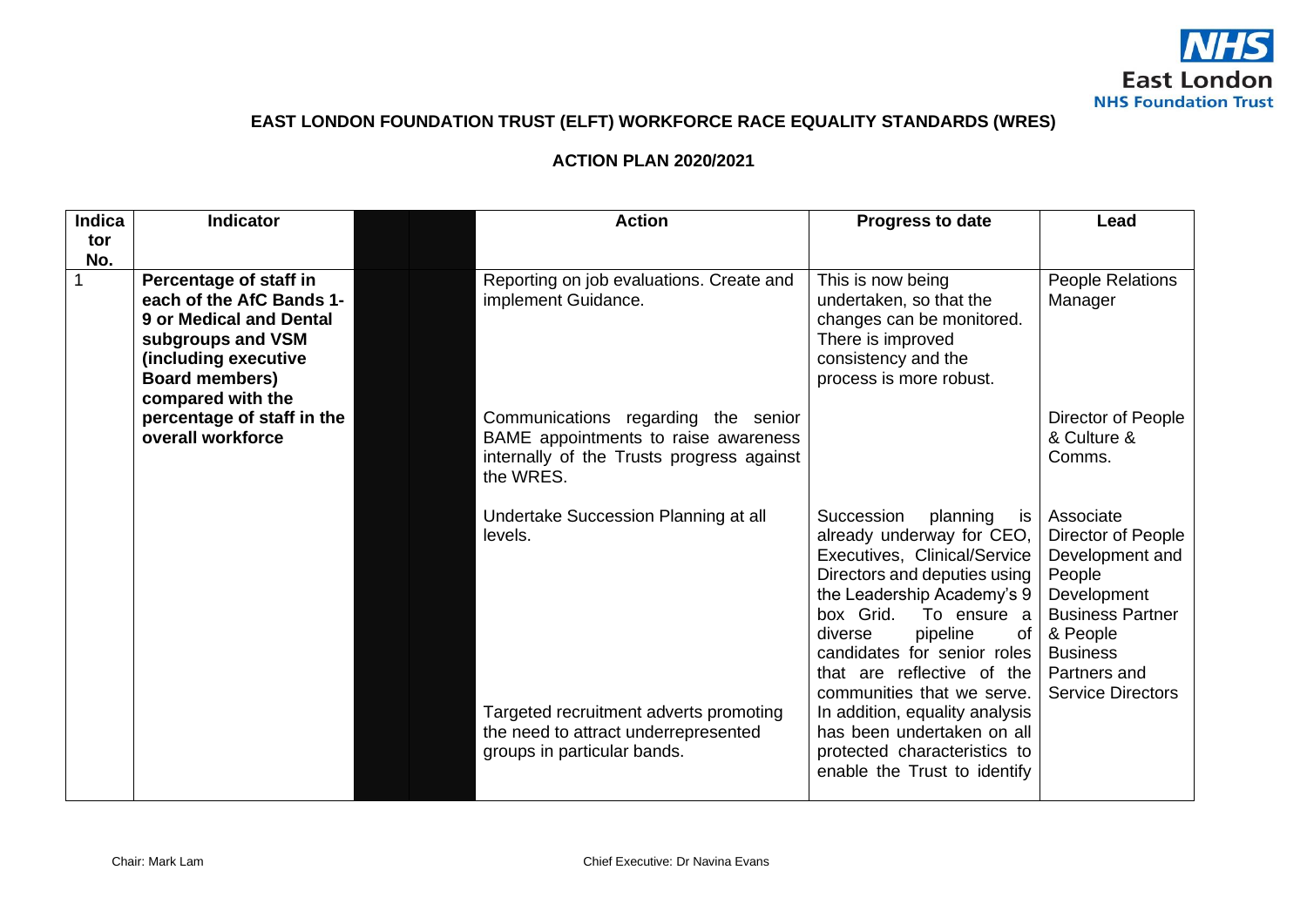|  |                                             | how it can be more diverse    |                 |           |
|--|---------------------------------------------|-------------------------------|-----------------|-----------|
|  |                                             | in these senior roles.        |                 |           |
|  |                                             |                               |                 |           |
|  | Continue to explore working with            | The pilot with Diversity by   |                 |           |
|  | organisations such as Diversity by Design   | Design was unsuccessful.      |                 |           |
|  | for recruitment for roles that are band 7   | But a new project in terms    |                 |           |
|  | and above.                                  | of values recruitment is      |                 |           |
|  |                                             | underway. We are also         |                 |           |
|  |                                             | about to launch a Career      |                 |           |
|  |                                             | Development working group     |                 |           |
|  |                                             | following on from the         |                 |           |
|  |                                             | feedback from the 2020/21     |                 |           |
|  |                                             | WRES and 2019/2020 Staff      |                 |           |
|  |                                             |                               |                 |           |
|  |                                             | Survey results and            |                 |           |
|  |                                             | feedback from the Covid,      |                 |           |
|  |                                             | Race and Privilege events.    |                 |           |
|  |                                             |                               |                 |           |
|  | A number of BAME senior appointments        | This is being progressed as   |                 |           |
|  | have been made in the last year.            | part of the Values Based      |                 |           |
|  |                                             | Recruitment project.          |                 |           |
|  |                                             |                               |                 |           |
|  | Change in competencies required to uplift   | A similar exercise due to     | <b>Director</b> | <b>of</b> |
|  | existing band 2 staff to band 3 for band 2s | take place in Bedfordshire    | Nursing         |           |
|  | who transferred in from Bedfordshire        | Community for those who       | (Community).    |           |
|  | Community.                                  | transferred into the Trust in |                 |           |
|  |                                             | 2018. Subject to<br>staff     |                 |           |

Chair: Mark Lam 2 of 12 Chief Executive: Paul Calaminus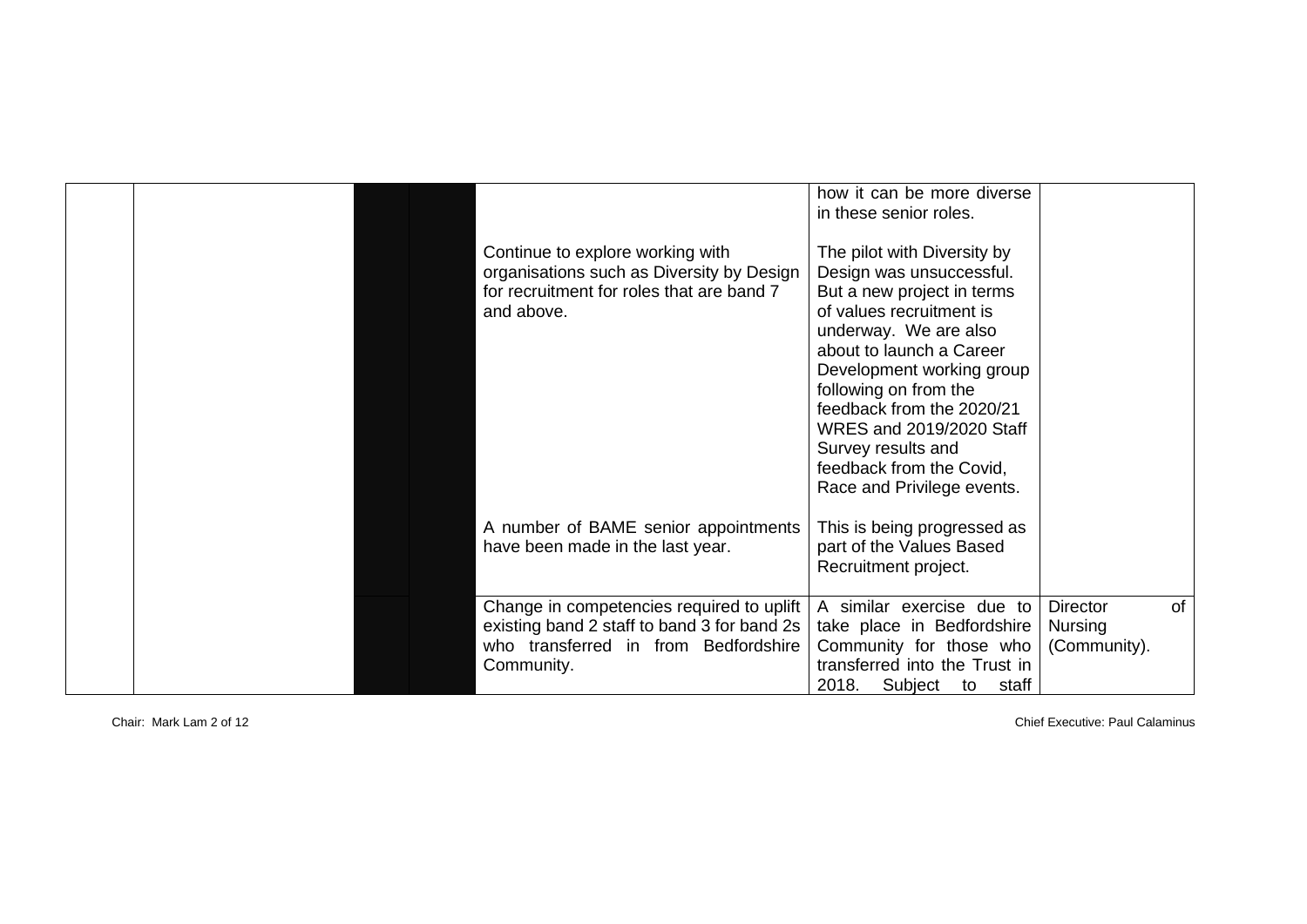|  |                                                                                                                                                                                                                                                                                                                     | undertaking the Care Quality<br>Certificate.                           |                                                                                                       |
|--|---------------------------------------------------------------------------------------------------------------------------------------------------------------------------------------------------------------------------------------------------------------------------------------------------------------------|------------------------------------------------------------------------|-------------------------------------------------------------------------------------------------------|
|  | Continue to undertake OD interventions<br>at team level, organisational level (input<br>at DMT away days) and at individual level<br>such diagnostic tools 360 degree<br>feedback, Myers Briggs Typology<br>Indicators (MBTI), Discovery insights<br>diagnostics profiles, coaching and/or<br>mentoring programmes. | Leadership<br>A<br>new<br>workstream has been set up<br>post Covid 19. | Associate<br>Director of People<br>Development                                                        |
|  | Create a coaching and mentoring register<br>so that staff can access coaching and/or<br>mentoring. Continue to monitor employee<br>take up and progress of those staff who<br>have undertaken coaching and mentoring                                                                                                | A coaching platform has<br>been procured and is being<br>implemented.  | Exec Director of<br>Commercial<br>Development,<br>Chief Nurse and<br>Director of People<br>& Culture. |
|  |                                                                                                                                                                                                                                                                                                                     |                                                                        | OD Manager                                                                                            |

Chair: Mark Lam 3 of 12 Chief Executive: Paul Calaminus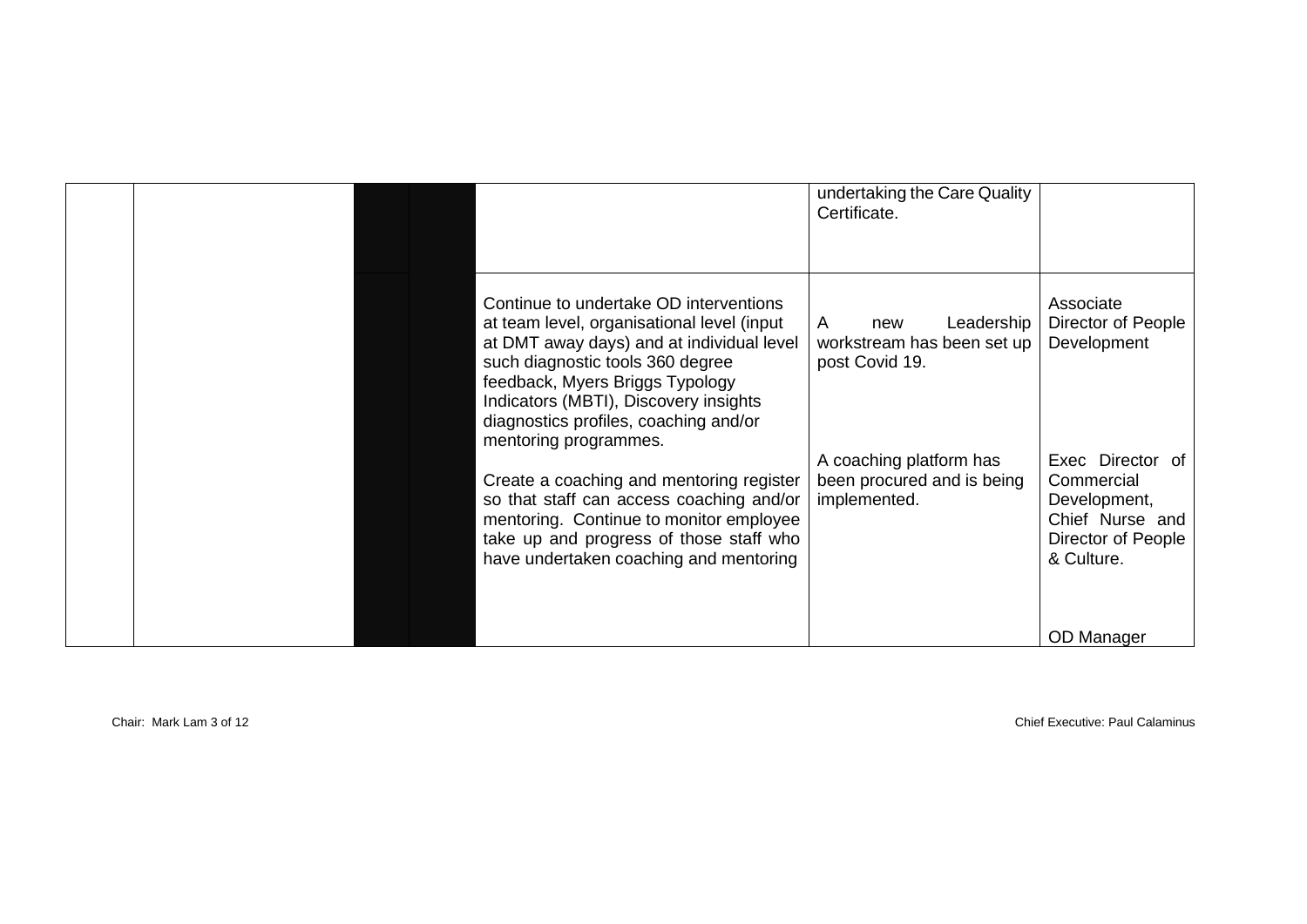|  | In-depth gender pay gap analysis (GPG)<br>undertaken across all protected groupings<br>is part of the Gender Pay Gap Reporting.                                                                                                                                                               | There as no submission in<br>2020 due to Covid 19.                                                                                                                                                                                               | Head of People.                                    |
|--|-----------------------------------------------------------------------------------------------------------------------------------------------------------------------------------------------------------------------------------------------------------------------------------------------|--------------------------------------------------------------------------------------------------------------------------------------------------------------------------------------------------------------------------------------------------|----------------------------------------------------|
|  | <b>Clinical Excellence Awards (CEAs)</b><br>In addition to the general CEA<br>communications we are in the process of<br>doing targeted communications to<br>consultants who are in the<br>underrepresented groups (women and<br>BAME) as well as those who are<br>considered to be disabled. | Repeat the CEA exercise<br>and workshops in<br>Autumn/Winter 2020<br>We were unable to run the<br>CEA exercises, but it has<br>been agreed that the<br>available awards will<br>allocated to all eligible<br>consultants for 2019/2020<br>round. | Associate<br>Director of People<br>& Culture - L&B |
|  | CEA briefing sessions to advise<br>consultants the types of additional<br>activities they could apply for CEAs.                                                                                                                                                                               |                                                                                                                                                                                                                                                  |                                                    |
|  | We have also offered workshops to help<br>with the completion of the CEA<br>application forms to try and maximise the<br>number of applications from women and<br><b>BAME</b> consultants.                                                                                                    |                                                                                                                                                                                                                                                  |                                                    |

Chair: Mark Lam 4 of 12 Chief Executive: Paul Calaminus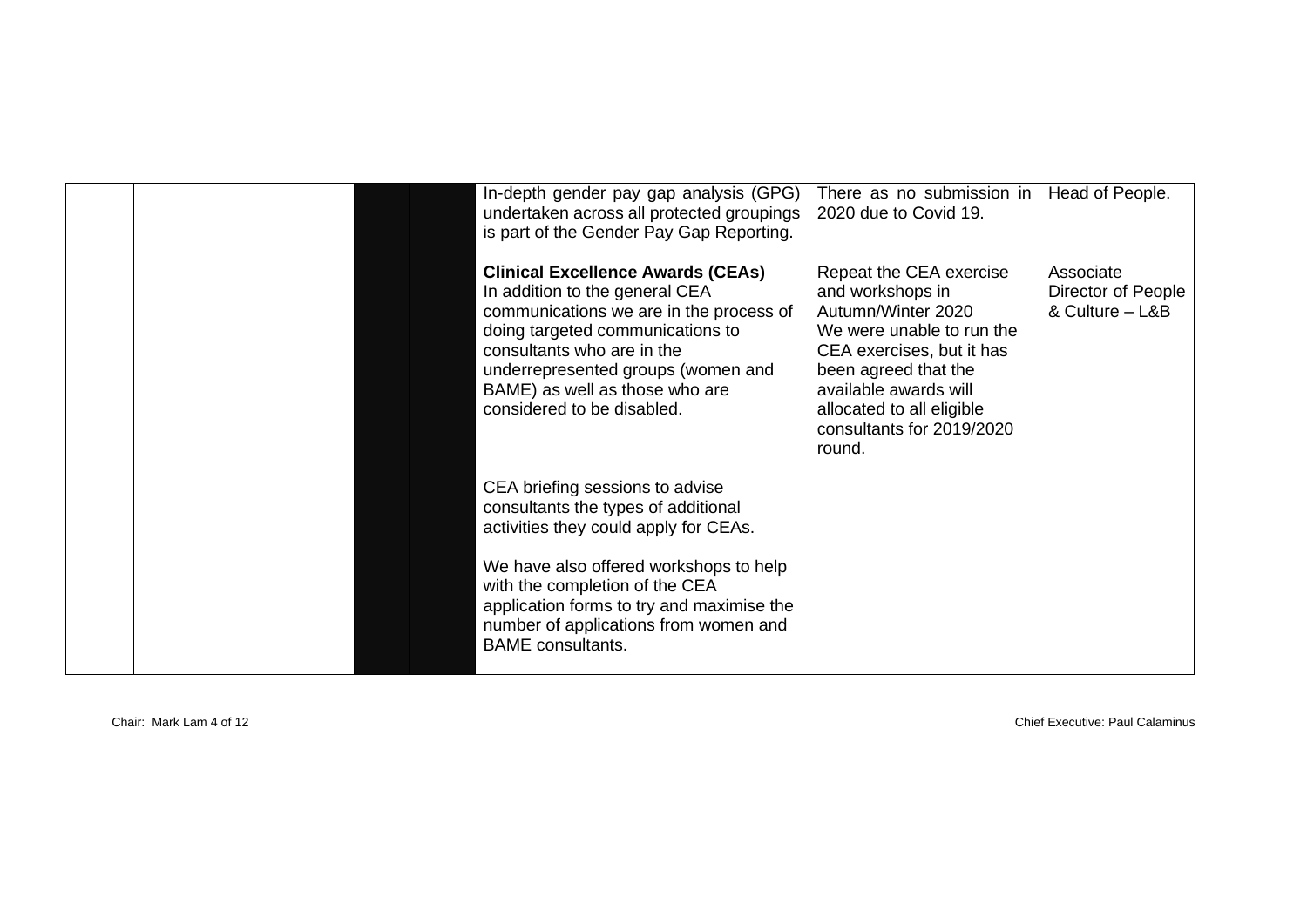|                |                                                                                                 |              |              | Apprentices and other staff groups are<br>being supported by the Careers and<br>Redeployment Advisor role to try and<br>secure permanent employment. Business<br>case submitted to the Trust executive to<br>request to make this resource permanent.                                                                               | This resource has been<br>made permanent.                                                                                                                                                                            |                                                               |               |
|----------------|-------------------------------------------------------------------------------------------------|--------------|--------------|-------------------------------------------------------------------------------------------------------------------------------------------------------------------------------------------------------------------------------------------------------------------------------------------------------------------------------------|----------------------------------------------------------------------------------------------------------------------------------------------------------------------------------------------------------------------|---------------------------------------------------------------|---------------|
| $\overline{2}$ | Relative likelihood of<br>White staff being<br>appointed from shortlisting<br>across all posts. | 2019<br>1.40 | 2020<br>1.34 | Conduct an audit on successful BAME<br>candidates to understand why they were<br>unsuccessful.<br>Survey internal unsuccessful candidates<br>understand<br>what<br>support and<br>to<br>development they need in order to<br>progress. This will be linked to their<br>performance appraisal and Personal<br>Development Plan (PDP) | This Audit will be completed<br>Autumn 2020.                                                                                                                                                                         | Head<br>Resourcing                                            | <b>of</b>     |
|                | Chair: Mark Lam 5 of 12                                                                         |              |              | We have implemented a Functional Skills<br>Facilitator post from 1 <sup>st</sup> September 2018 to<br>support the following groups with maths<br>and English.                                                                                                                                                                       | <b>This</b><br>is<br>resource<br>now<br>permanent, and a number of<br>staff have successfully gone<br>through the Functional Skills<br>programme.<br>Recruitment policy re-written<br>with<br>focus<br>greater<br>on | Functional<br>Lead.<br><b>Chief Executive: Paul Calaminus</b> | <b>Skills</b> |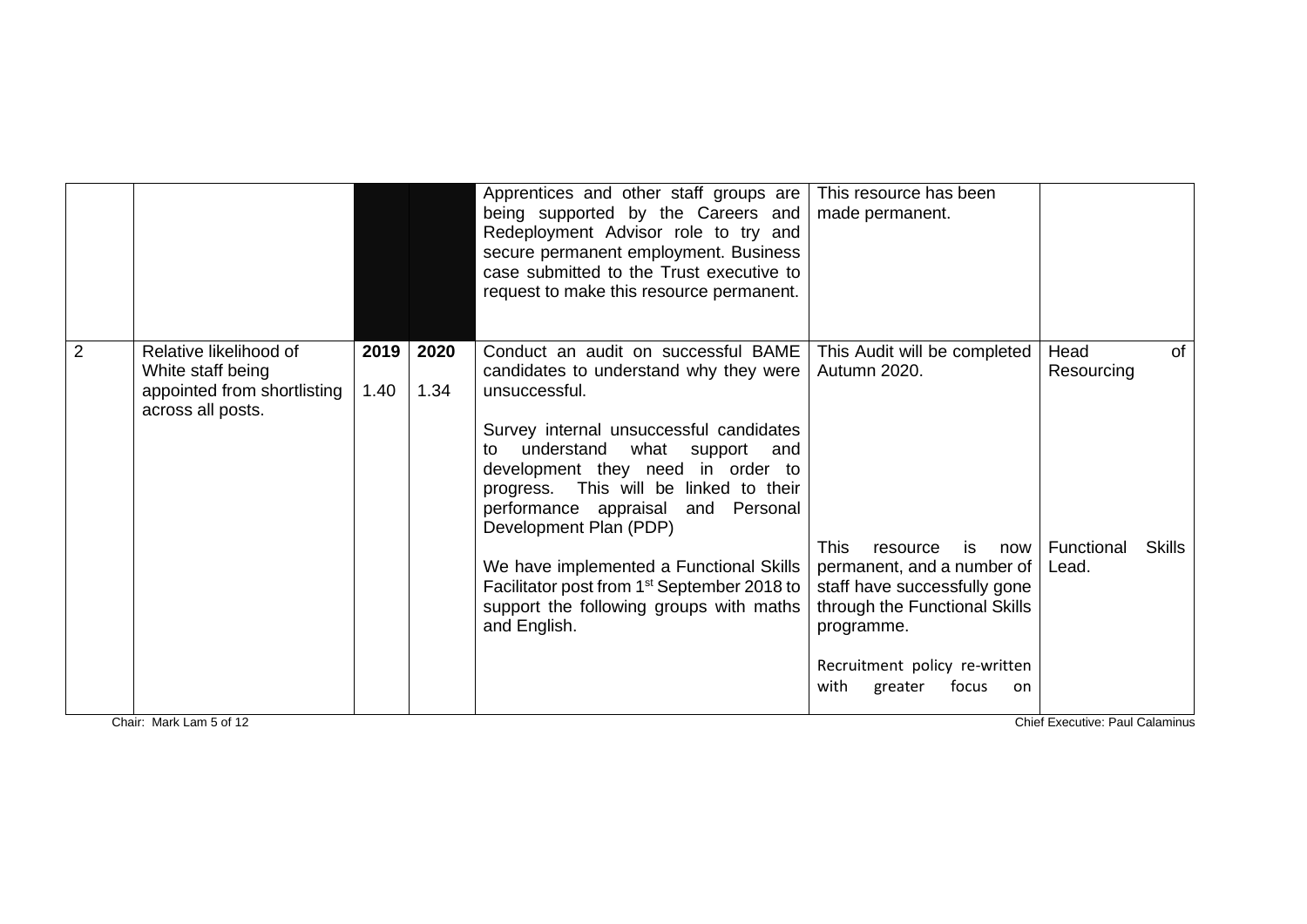|   |                                                                                                                                                                                                                                                                                                |              |              | Implemented a Staff Transfer scheme for<br>nurses – to enable staff to move around<br>the Trust without the need for a formal<br>recruitment process. Consider expanding<br>to Admin & Clerical Staff. | developmental<br>successful<br>feedback,<br>values<br>based<br>questions and panel diversity                                                                                                                                                                                                                                                                                                                                                                   |                                              |
|---|------------------------------------------------------------------------------------------------------------------------------------------------------------------------------------------------------------------------------------------------------------------------------------------------|--------------|--------------|--------------------------------------------------------------------------------------------------------------------------------------------------------------------------------------------------------|----------------------------------------------------------------------------------------------------------------------------------------------------------------------------------------------------------------------------------------------------------------------------------------------------------------------------------------------------------------------------------------------------------------------------------------------------------------|----------------------------------------------|
| 3 | <b>Relative likelihood of</b><br>staff entering the formal<br>disciplinary process, as<br>measured by entry into a<br>formal disciplinary<br>investigation<br>Note: This indicator will<br>be based on data from a<br>two-year rolling average<br>of the current year and<br>the previous year | 2019<br>2.44 | 2020<br>1.19 | Implemented the Fair Treatment process<br>to review disciplinary cases.                                                                                                                                | We have continued with the<br>Fair Treatment Process and<br>have managed a sustained<br>reduction in suspensions.<br>We have also reduced the<br>in the number of<br>qap<br>disciplinary staff from BAME<br>backgrounds compared to<br>White staff. The impact of<br>which has been a reduction<br>in suspensions from around<br>8-15 at any one time,<br>reduced to 2 suspensions as<br>at July 2019 and this has<br>remained consistent up to<br>August 2020 | Associate<br>Director of people<br>& Culture |
|   |                                                                                                                                                                                                                                                                                                |              |              | Service User review of the ER activity<br>where mental health is a factor. Created a<br>video detailing these findings to better                                                                       | Service User involvement<br>has continued at JSC Sub<br>Committee meetings.                                                                                                                                                                                                                                                                                                                                                                                    | Associate<br>Director of people<br>& Culture |

Chair: Mark Lam 6 of 12 Chief Executive: Paul Calaminus Chief Executive: Paul Calaminus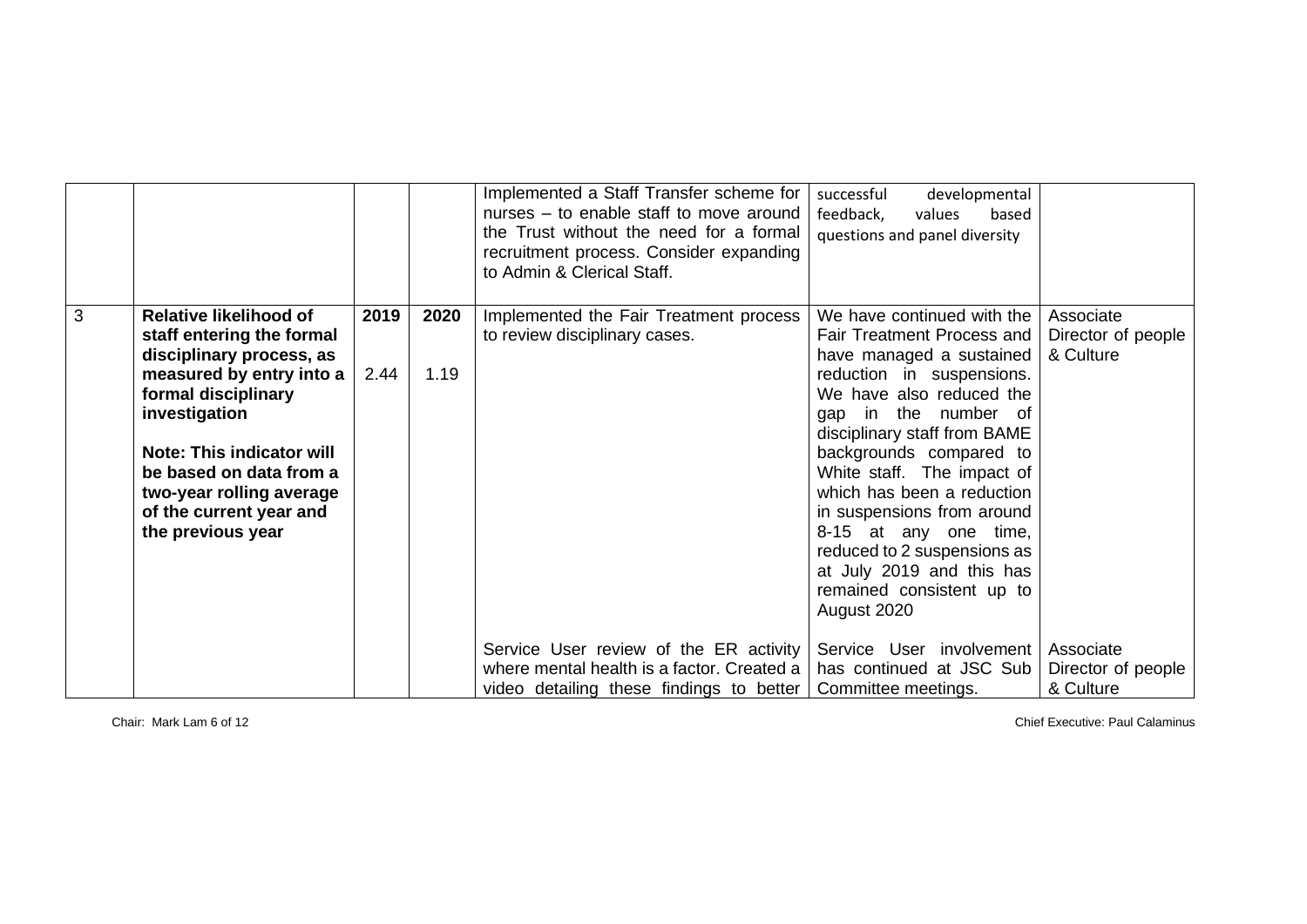|                         | publicise and incorporate in training. This<br>has meant that People Relations Advisors<br>better insight when advising<br>have<br>managers.                                                                                                    | Reporting has improved and<br>is more detailed and is<br>reported to Joint Staff side<br>Committee (JSC) Service<br>(SDB)<br>Delivery<br>Board<br>Appointments<br>and<br>Remuneration Committee<br>and the Trust Board. This<br>has continued. |                                                             |
|-------------------------|-------------------------------------------------------------------------------------------------------------------------------------------------------------------------------------------------------------------------------------------------|------------------------------------------------------------------------------------------------------------------------------------------------------------------------------------------------------------------------------------------------|-------------------------------------------------------------|
|                         | Procured and rolled out an electronic ER<br>Case Tracker system to improve reporting.<br>This has improved the quality of reporting<br>and monitoring and has enabled us to<br>identify possible trends.<br>Service User involvement in the JSC |                                                                                                                                                                                                                                                | People Relations<br>Manager                                 |
|                         | policy sub-committee. This brings about a<br>greater awareness and allows us to have<br>a service user perspective.                                                                                                                             |                                                                                                                                                                                                                                                |                                                             |
| Chair: Mark Lam 7 of 12 | It is intended that all secondments are put<br>through the candidate management<br>TRAC, going<br>forward.<br>The<br>system,                                                                                                                    |                                                                                                                                                                                                                                                | Head<br>0f<br>Resourcing<br>Chief Executive: Paul Calaminus |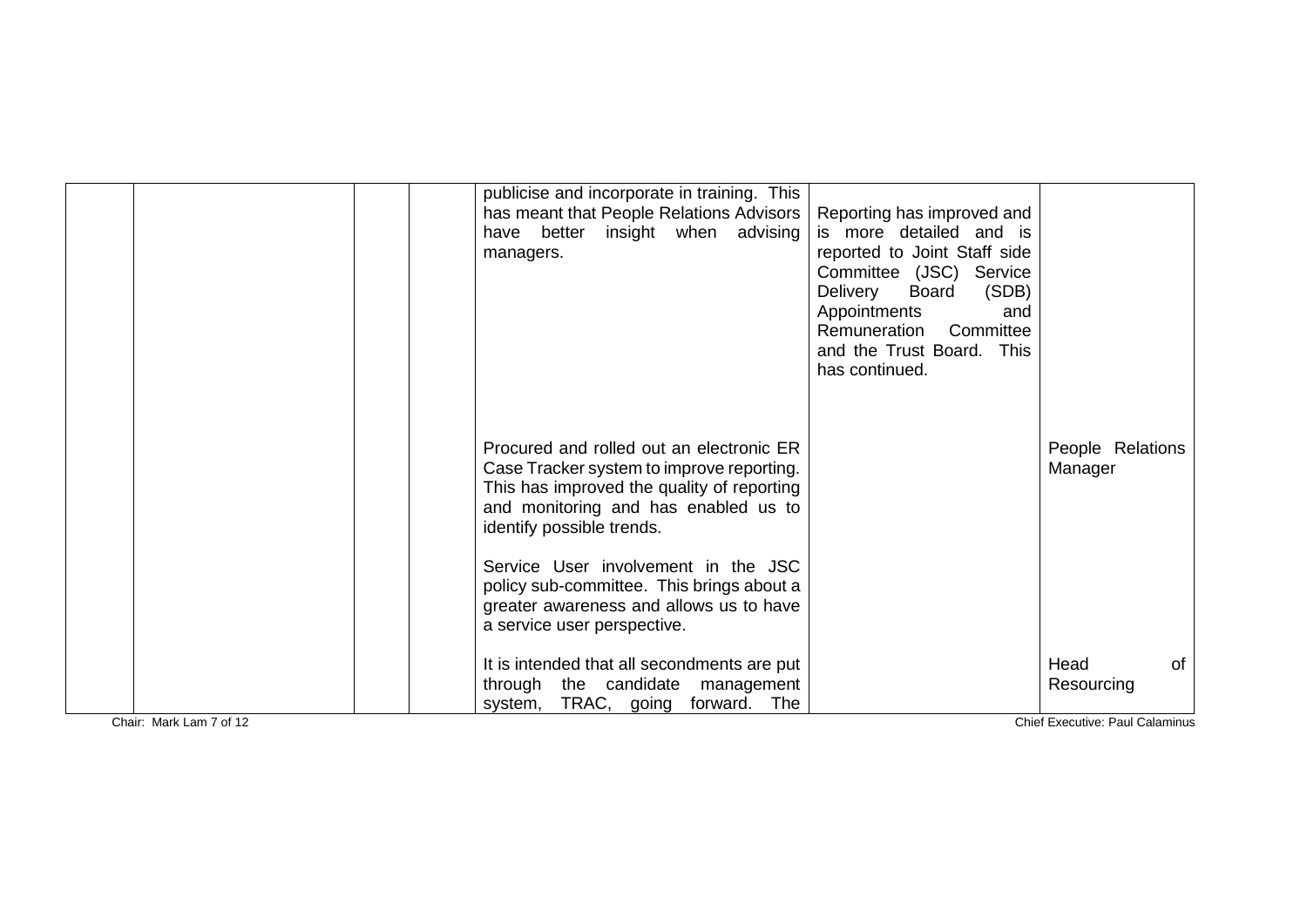|                         | Recruitment & Selection Policy has been<br>updated to reflect this.                                                                                                                   |                                                |                                                          |
|-------------------------|---------------------------------------------------------------------------------------------------------------------------------------------------------------------------------------|------------------------------------------------|----------------------------------------------------------|
|                         | Implement and recruit to a standalone<br>investigator Band 7/8a and a Band 5<br>pastoral role to better support staff going<br>through disciplinary processes.                        | The<br>Investigator<br>commenced in June 2020. | People Relations<br>Manager                              |
|                         | A survey to staff who have been<br>suspended and/or on restricted duties/<br>redeployed as an alternative<br>to to<br>suspension to understand the effects and<br>to learn from this. |                                                | People Relations<br>Manager                              |
|                         |                                                                                                                                                                                       |                                                | <b>Business</b>                                          |
|                         | A review of the Disciplinary Policy to<br>ensure a more compassionate emphasis.                                                                                                       |                                                | <b>Partners</b>                                          |
|                         | Provide support to staff who have been                                                                                                                                                |                                                | People Relations<br>Manager                              |
|                         | through the Disciplinary processes to help                                                                                                                                            |                                                |                                                          |
|                         | them to overcome the experience.                                                                                                                                                      |                                                | People Relations<br>Manager/Busines                      |
|                         | Include some narrative about WRES in                                                                                                                                                  |                                                | s Partners                                               |
|                         | People & Culture Training.<br>Develop communications more broadly                                                                                                                     |                                                |                                                          |
|                         | regarding WRES.                                                                                                                                                                       |                                                | Director of People                                       |
|                         | Support for staff with external factors that                                                                                                                                          |                                                | & Culture and                                            |
| Chair: Mark Lam 8 of 12 | may be hindering their performance.                                                                                                                                                   |                                                | Communications<br><b>Chief Executive: Paul Calaminus</b> |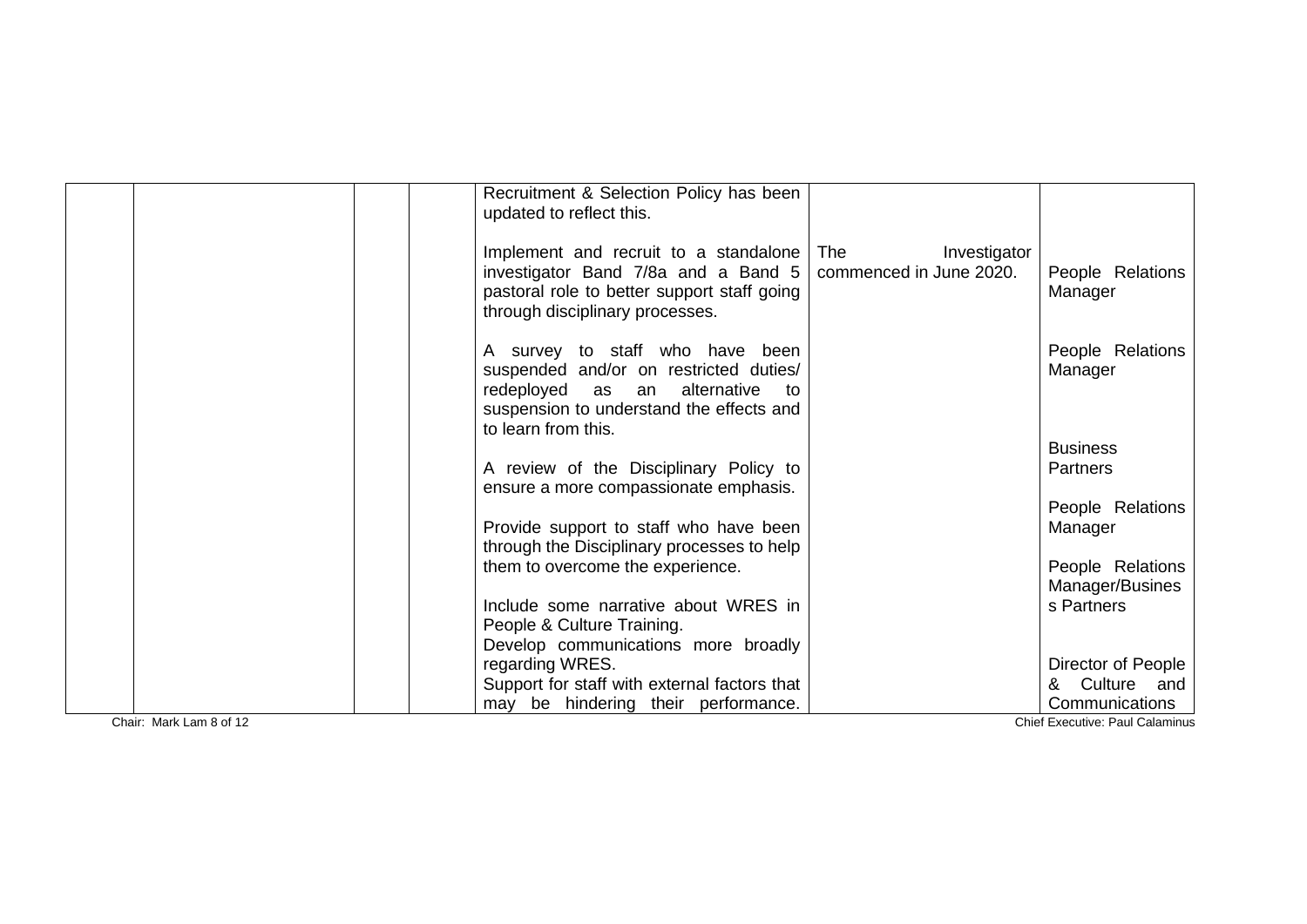|   |                              |      |      | Create safe spaces so that staff can                                                                                                                                                          |                                             |                                                  |
|---|------------------------------|------|------|-----------------------------------------------------------------------------------------------------------------------------------------------------------------------------------------------|---------------------------------------------|--------------------------------------------------|
|   |                              |      |      | disclose issues that they are facing so that                                                                                                                                                  |                                             |                                                  |
| 4 | Relative likelihood of staff | 2019 | 2020 | The L&D team has been significantly                                                                                                                                                           | The L&D team was                            |                                                  |
|   | accessing non-mandatory      |      |      | invested in. We have collated more data                                                                                                                                                       | renamed People                              | Associate                                        |
|   | training and CPD             | 0.87 | 0.78 | (manually) which include development<br>activity delivered by OD colleagues.                                                                                                                  | Development and has a full<br>establishment | Director of People<br>Development.               |
|   |                              |      |      | Admin development day. This has been<br>delayed to Covid 19.                                                                                                                                  | Spring 2021                                 |                                                  |
|   |                              |      |      | Create a prospectus that is easily<br>accessible to admin staff to promote the<br>many existing admin development<br>programmes from functional skills,<br>apprentice programmes. Programmes. | Winter 2020                                 | People<br>Development<br><b>Business Partner</b> |
|   |                              |      |      | Create<br><b>BAME</b><br>mainstream<br>and<br>development programmes to enable staff<br>the choice to select programmes that will<br>better able them to thrive.                              | Spring 2021                                 | People<br>Development<br><b>Business Partner</b> |
|   |                              |      |      | A proposal to purchase new Learning<br>System (LMS)<br>Management<br>was<br>approved in early 2020 for purchase and<br>implementation by the end of Dec 2020.                                 | Winter 2020                                 | Associate<br>Director of People<br>Development.  |
|   |                              |      |      |                                                                                                                                                                                               |                                             |                                                  |
|   | Chair: Mark Lam 9 of 12      |      |      |                                                                                                                                                                                               |                                             | <b>Chief Executive: Paul Calaminus</b>           |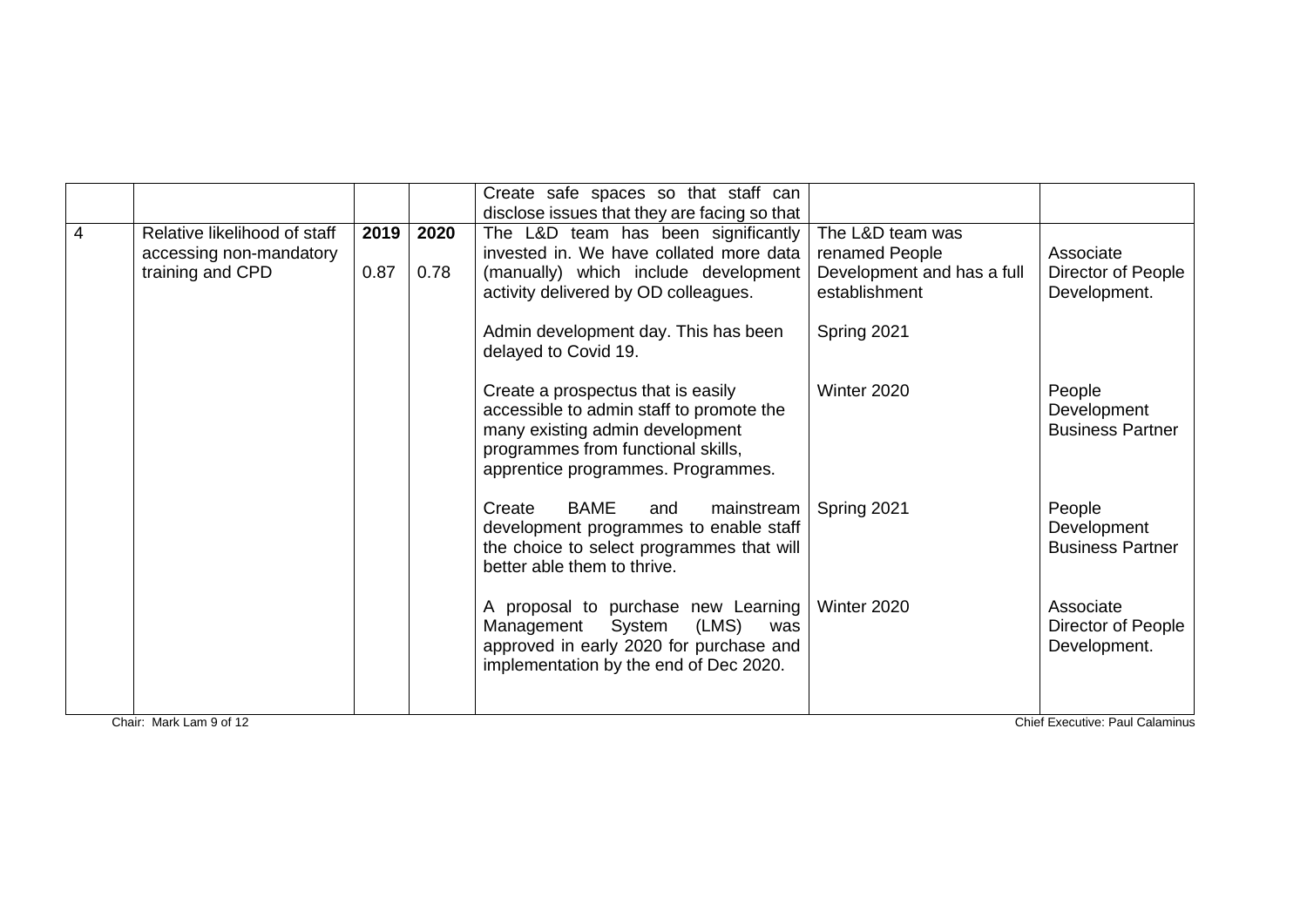| <b>National Staff Survey Questions</b>                                                                                                    | 2018<br><b>White</b><br>$(\%)$ | 2018<br><b>BME</b><br>$(\%)$ | 2019<br>White<br>$(\%)$ | 2019<br><b>BME</b><br>(% ) |                                                                                                                                                                                                                                                                                                                                                                                                                                                                                                                                                                                                                                                                                                                                                             | Lead                                                                                                                                     |
|-------------------------------------------------------------------------------------------------------------------------------------------|--------------------------------|------------------------------|-------------------------|----------------------------|-------------------------------------------------------------------------------------------------------------------------------------------------------------------------------------------------------------------------------------------------------------------------------------------------------------------------------------------------------------------------------------------------------------------------------------------------------------------------------------------------------------------------------------------------------------------------------------------------------------------------------------------------------------------------------------------------------------------------------------------------------------|------------------------------------------------------------------------------------------------------------------------------------------|
| KF25. Percentage of staff<br>experiencing harassment,<br>bullying or abuse from patients,<br>relatives or the public in last 12<br>months | 31.70%                         | 35.60%                       | 32.9%                   | 37.7%                      | The Respect and Dignity @ Work Campaign was launched<br>in May 2019.<br>Mile in My Shops Exhibition and Through My Eyes focus<br>groups.<br>Through Someone Else's Eyes. Sessions with 1300-line<br>managers, supervisors and leaders to hear the stories<br>collected in the 'Through My Eyes Sessions' to understand<br>from managers what they need from the Trust to be more<br>compassionate leaders. Through Someone Else's Eyes has<br>been superseded by Covid 19, Race and Privilege sessions.<br>We have run 9 sessions including a Governor session.<br>Expanding the Trust's OD provision to focus on Leadership,<br>Connection and Support, Remote working and Change. Over<br>240 team interventions in 2019. Which more forecast for<br>2020 | Director of<br>People &<br>Culture and<br><b>Chief Nurse</b><br>Associate<br>Director of<br>People &<br>Culture<br><b>All Executives</b> |

**Staff Survey Findings Indicators 5-8 lifted from the staff survey:**

Chair: Mark Lam 10 of 12 Chief Executive: Paul Calaminus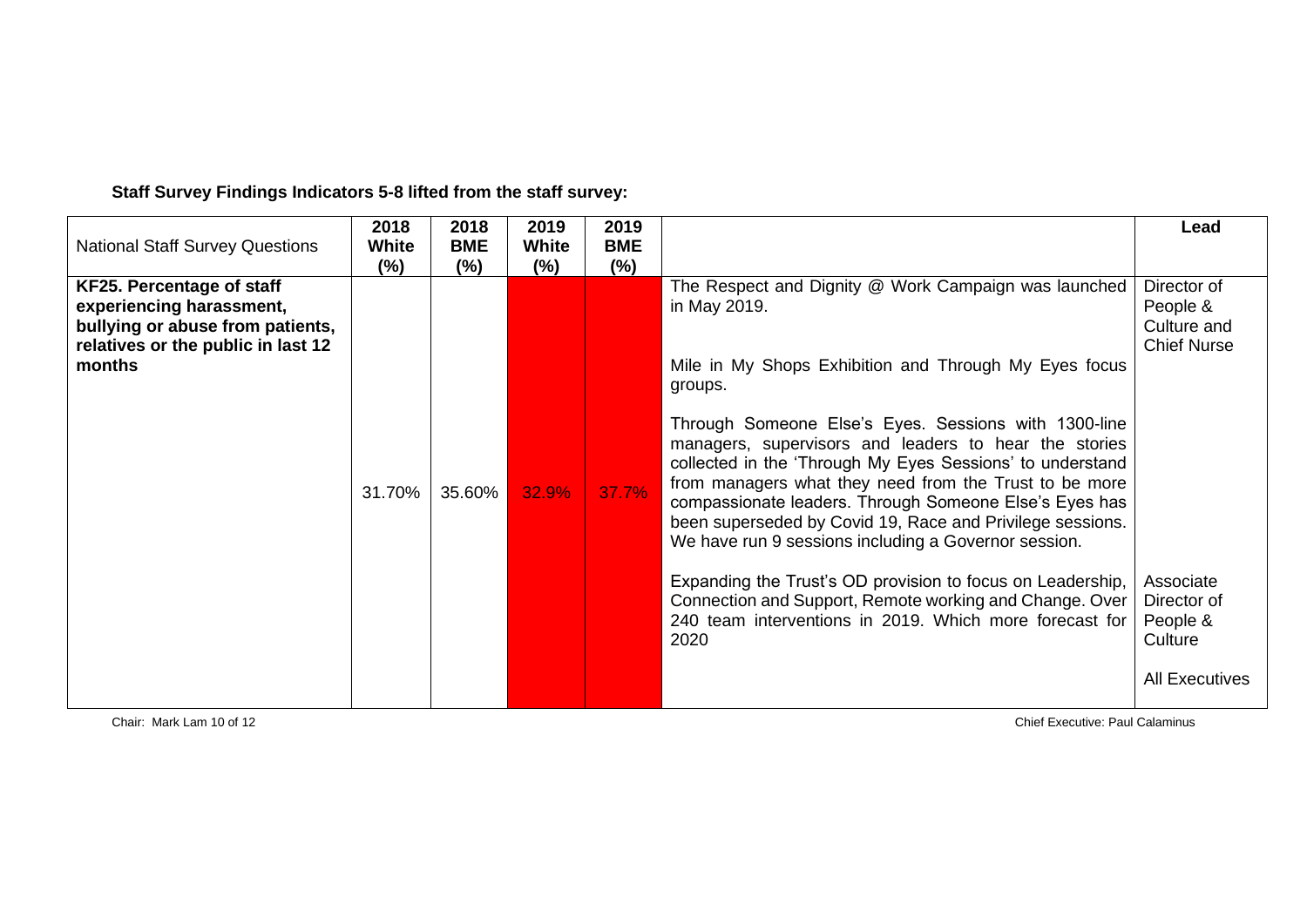|                                                                                                            |        |        |        |        | We have launched the 'Covid 19 Race and Privilege'<br>sessions and the 'Understanding White Privilege' Sessions.<br>Localities have run their own campaigns also; reading $&$ videos in<br>circulation to educate on white privilege<br>In addition, an Inequalities workstream has been set up and<br>focus groups have taken place for the Equality Delivery<br>System (EDS2)                                                                                                                                                                                     |                                    |
|------------------------------------------------------------------------------------------------------------|--------|--------|--------|--------|---------------------------------------------------------------------------------------------------------------------------------------------------------------------------------------------------------------------------------------------------------------------------------------------------------------------------------------------------------------------------------------------------------------------------------------------------------------------------------------------------------------------------------------------------------------------|------------------------------------|
| KF26. Percentage of staff<br>experiencing harassment,<br>bullying or abuse from staff in<br>last 12 months | 23.00% | 24.50% | 23.60% | 27.90% | The Respect and Dignity @ Work project is ongoing. The Mile<br>in My Shoes exhibition was visited by over 500 staff and<br>positive feedback was received.<br>Through My Eyes generated over 50 stories and around 40<br>illustrations. These stories have been shared at the<br>Executive meetings, CEO discussion groups, Joint Staff side<br>Committee (JSC) and Through Someone Else's Eyes<br>session(s).<br>We are creating a conflict management pathway.<br>We are progressing to phase $4 - We've$ heard you.<br>Executive and NED pledges have been made. | Director of<br>Integrated<br>Care. |
| <b>KF21. Percentage believing that</b><br>trust provides equal                                             | 84.70% | 71.80% | 85.00% | 71.80% |                                                                                                                                                                                                                                                                                                                                                                                                                                                                                                                                                                     |                                    |

Chair: Mark Lam 11 of 12 Chief Executive: Paul Calaminus